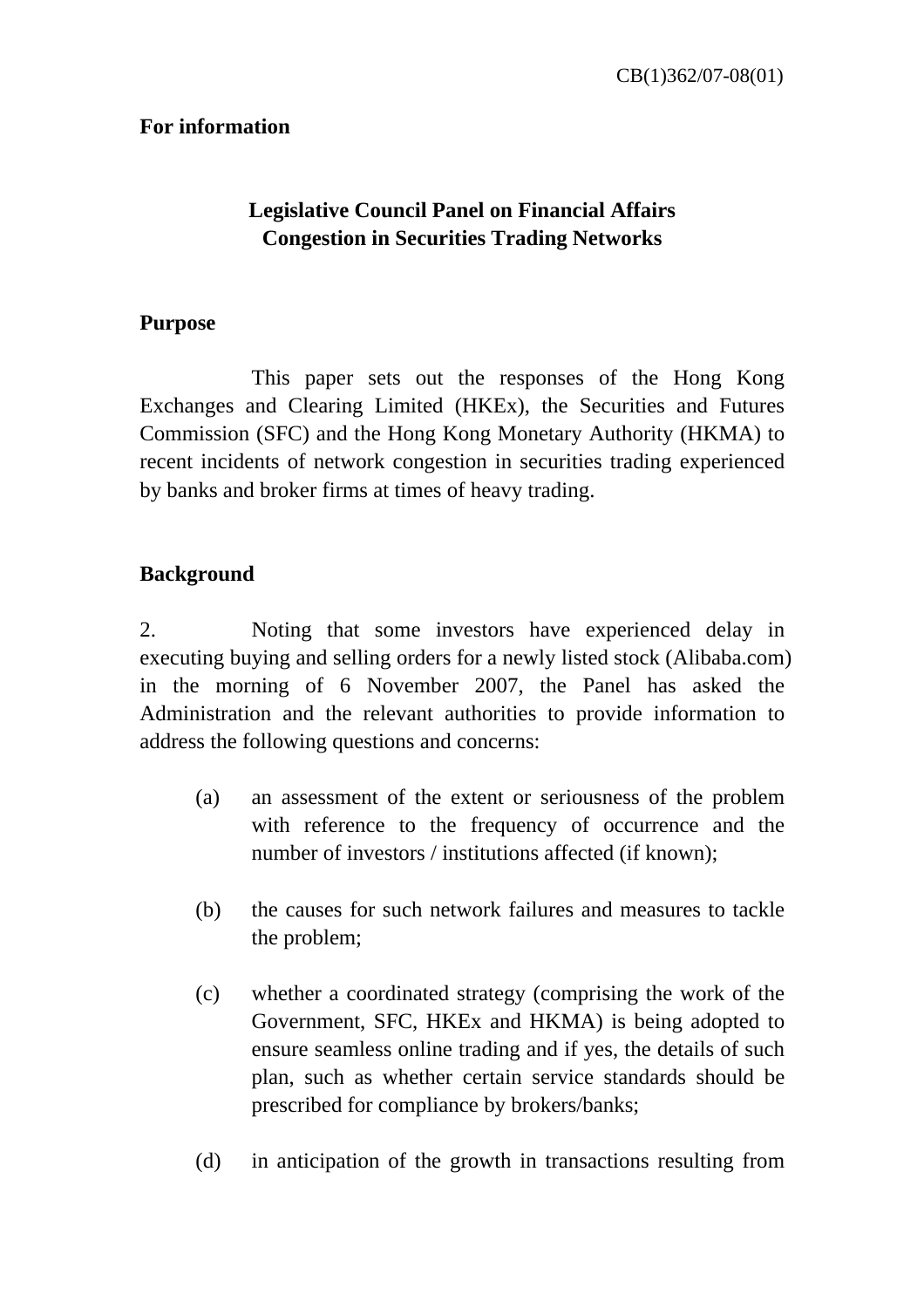an increasingly active market and new initiatives such as the Qualified Domestic Institutional Investors (QDII) Scheme, what measures will be put in place to cope with the high trading volume, such as whether brokers/banks and HKEx will be required to enhance their system capacity; and

(e) the impact of such network congestions resulting in delayed/unsuccessful transactions on investor confidence and on Hong Kong's status as an international financial centre.

# **Summary of the Responses**

3. The Administration has invited HKEx, SFC and HKMA for their responses to Members' concerns above. According to HKEx, network congestion experienced by investors in executing buying and selling orders for a newly listed stock at market opening at 10:00 am on 6 November 2007 was mainly caused by an unprecedented volume of order submissions within a very short period of time. For instance, about 25% of the trades of the stock on 6 November were processed in the first 20 minutes of the trading session. Nevertheless, the situation only lasted for a short period of time and had improved significantly when the order submission rate for the stock started to subside at around 10:15 am. HKEx also pointed out that the allegations of certain Exchange Participants that the orders of the stock had a ten to fifteen minute response time from HKEx's trading system were invalid.

4. In general, the financial regulators are of the view that the securities trading system of HKEx and most financial intermediaries have demonstrated their abilities to cope with the recent surge in market activities and to handle some of the world's largest IPOs. The growing acceptance among investors of online securities trading services has reflected an increasing investor confidence in this channel of service delivery. The financial regulators fully recognize the importance of ensuring effective online trading. For instance, the HKEx has continuously upgraded its system capacity to cope with increasing market activities. The processing capacity of HKEx's trading system, i.e. the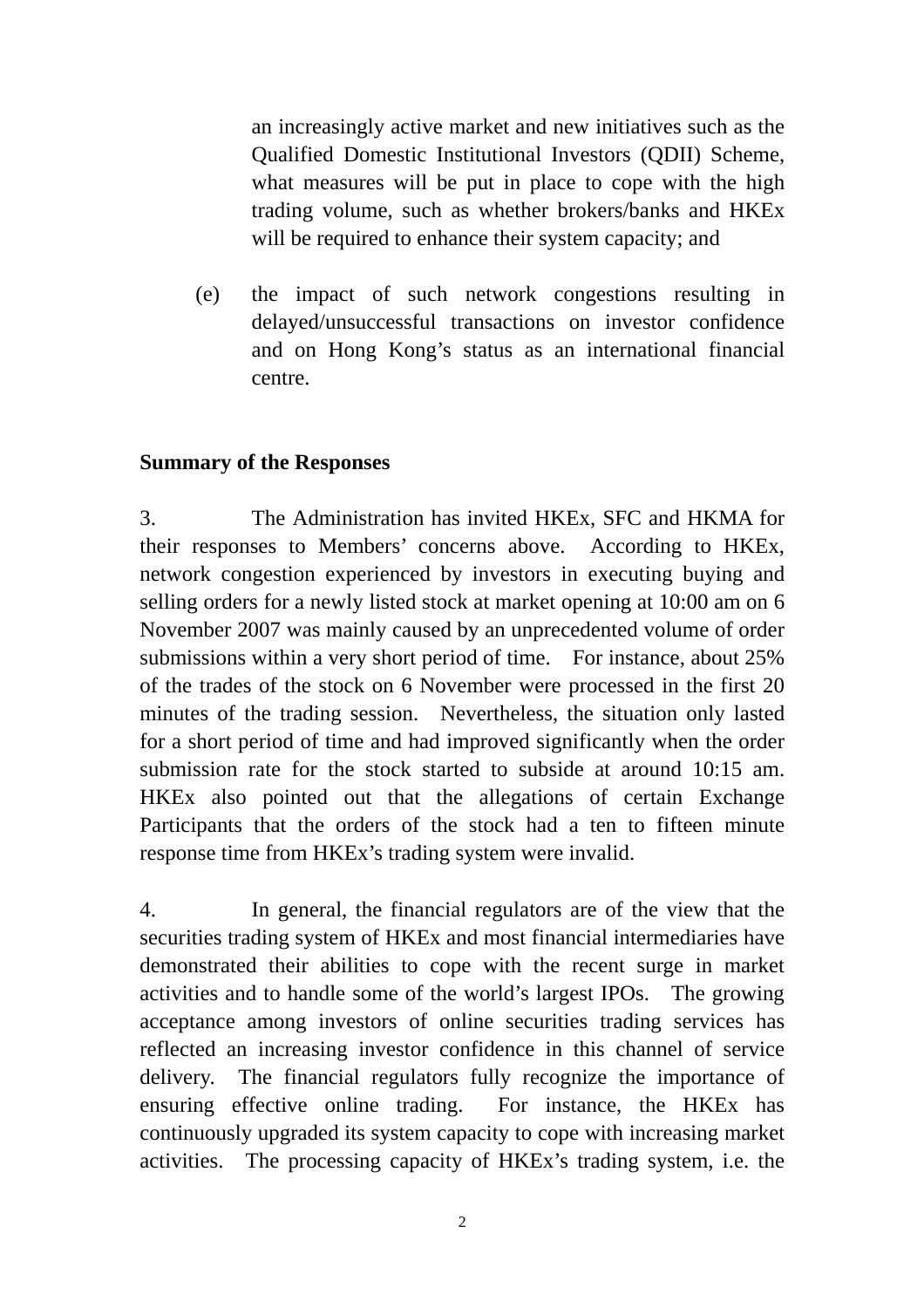Automatic Order Matching and Execution System / Third Generation (AMS/3) was increased from 1.2 million to 1.5 million trades per day when the peak historic rate had risen to about 0.5 million trades per day in early 2007. HKEx will further increase the trading capacity of AMS/3 from 1.5 million to 5 million trades per day in January 2008. The capacity can be increased further to 7.5 million trades per day in 2008 if necessary. In addition, HKMA has been monitoring the system utilization of on-line securities trading systems of major authorized institutions (AIs). The AIs are required to establish an effective and practical continuity plan to enable timely recovery and to provide alternative service delivery channels in case system disruptions occur.

5. The Administration has all along attached great importance to the stability and reliability of our financial infrastructure. Looking ahead, our financial regulators will continue their efforts to ensure that our securities trading system is well prepared for the anticipated growth in transaction volumes, which is crucial to Hong Kong in maintaining our position as an international financial centre.

6. The detailed response of HKEx and SFC is set out at **Annex A**. HKMA's response is at **Annex B**.

**Financial Services and the Treasury Bureau November 2007**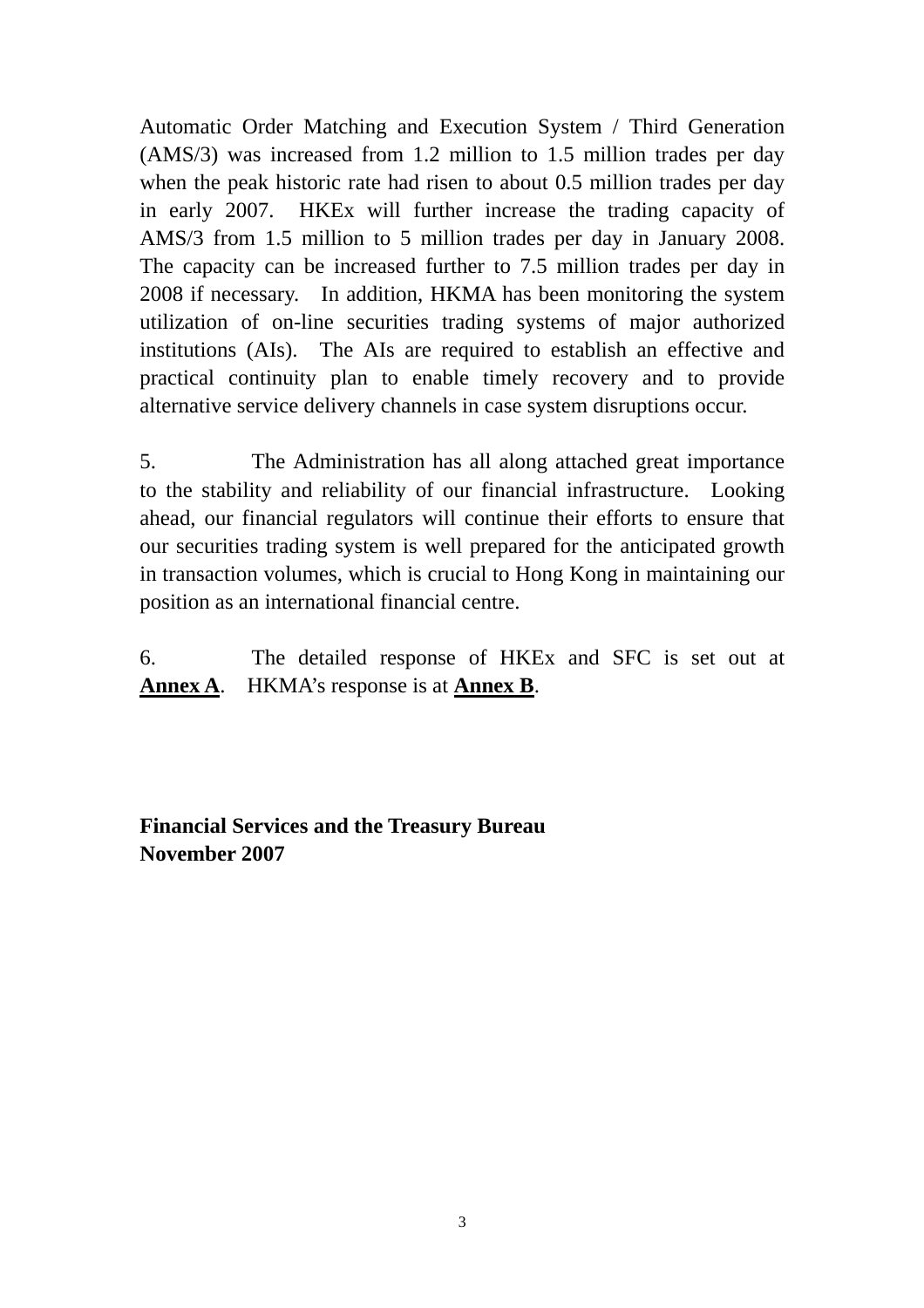# **Annex A**

## **HKEx's and SFC's Response to Questions on Network Congestion in Securities Trading raised by the Legislative Council Panel on Financial Affairs**

## **Questions (a) and (b)**

#### **Overview**

In general, execution of an investor order involves order entry into the front-end trading facility operated by a broker (eg Internet trading website, interactive voice responding system and call centre, etc) and subsequent order submission to HKEx's trading system, AMS/3, for order matching. To support order submissions by investors, brokers' systems perform many processing operations such as order validation, credit limit checking, stock balance verification, order transmission to AMS/3 and investor notification of order execution results, etc. As part of their business operations, brokers are responsible for managing the capacity of their trading facilities and order submission rates to AMS/3 (ie throttles). With more than 400 broker firms operating in Hong Kong, investors can choose the brokers with appropriate service levels and order execution capability.

When a new order is received by AMS/3, the broker's system will be acknowledged with a response immediately (first response) and the order is then immediately placed in a store and forward queue pending order matching by AMS/3. If the order is executed in the AMS/3 order book, the broker's system will be acknowledged with another response (second response).

#### Order submission of Alibaba on 6 November 2007

When the trading of Alibaba (stock code 1688) was debuted on 6 November 2007, an unprecedented volume of order submissions (including order inputs, order cancellations and order modifications) were recorded in AMS/3 in the first 20 minutes after the market opened at 10:00am. The number of order cancellations and modifications were particularly high as a result of the price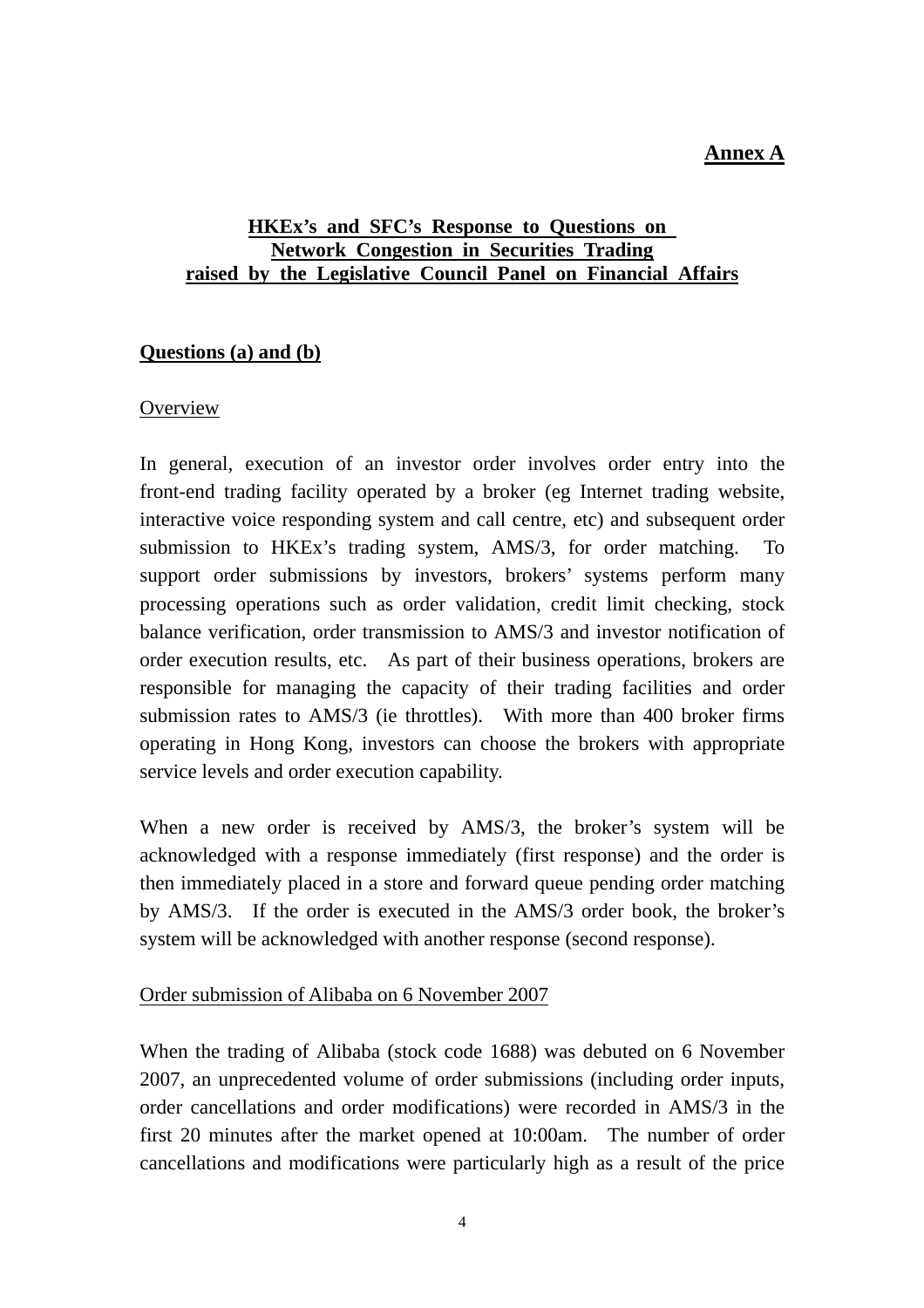movements of Alibaba during that time (see table below for order details). It is noted that 384 Exchange Participants (EPs) or 90% of the total population submitted orders for Alibaba during this peak period with 50% of the orders contributed by the top 10 EPs, all being retail brokers.

|                  | <b>First 20 minutes</b> |            | Whole day |            |
|------------------|-------------------------|------------|-----------|------------|
|                  | No.                     | % of order | No.       | % of order |
| Order inputs     | 56,005                  | 66.4%      | 210,994   | 69.7%      |
| Order rejections | 6,324                   | 7.5%       | 26,586    | 8.8%       |
| Order            | 22,017                  | 26.1%      | 65,088    | 21.5%      |
| cancellations    |                         |            |           |            |
| and              |                         |            |           |            |
| modifications    |                         |            |           |            |
| <b>Total</b>     | 84,346                  | 100.0%     | 302,678   | 100.0%     |

## **Order submissions of Alibaba on 6 Nov 2007**

#### Turnover and trades processed for Alibaba on 6 November 2007

Turnover value of Alibaba was about \$4 billion for the first 20 minutes and about \$17 billion for the whole day whereas the number of trades processed for Alibaba was about 30,000 for the first 20 minutes and 120,000 for the whole day. In other words, over 20% of the turnover of Alibaba and 25% of trades of Alibaba were successfully processed in the first 20 minutes (see the table below for a summary).

#### **Turnover and trades of Alibaba on 6 Nov 2007**

|          | As at 10:20 am |             | Whole day |             |
|----------|----------------|-------------|-----------|-------------|
|          | No./HK\$       | % of market | No./HK\$  | % of market |
| Trades   | 30,000         | 20.0%       | 120,000   | 12.5%       |
| Turnover | \$4 bn         | 16.0%       | $$17$ bn  | 10.0%       |

During the peak period, the maximum time for a second response for Alibaba orders was about 5.5 minutes. This situation lasted for several minutes until around 10:15am when the order submission rate for Alibaba started to subside.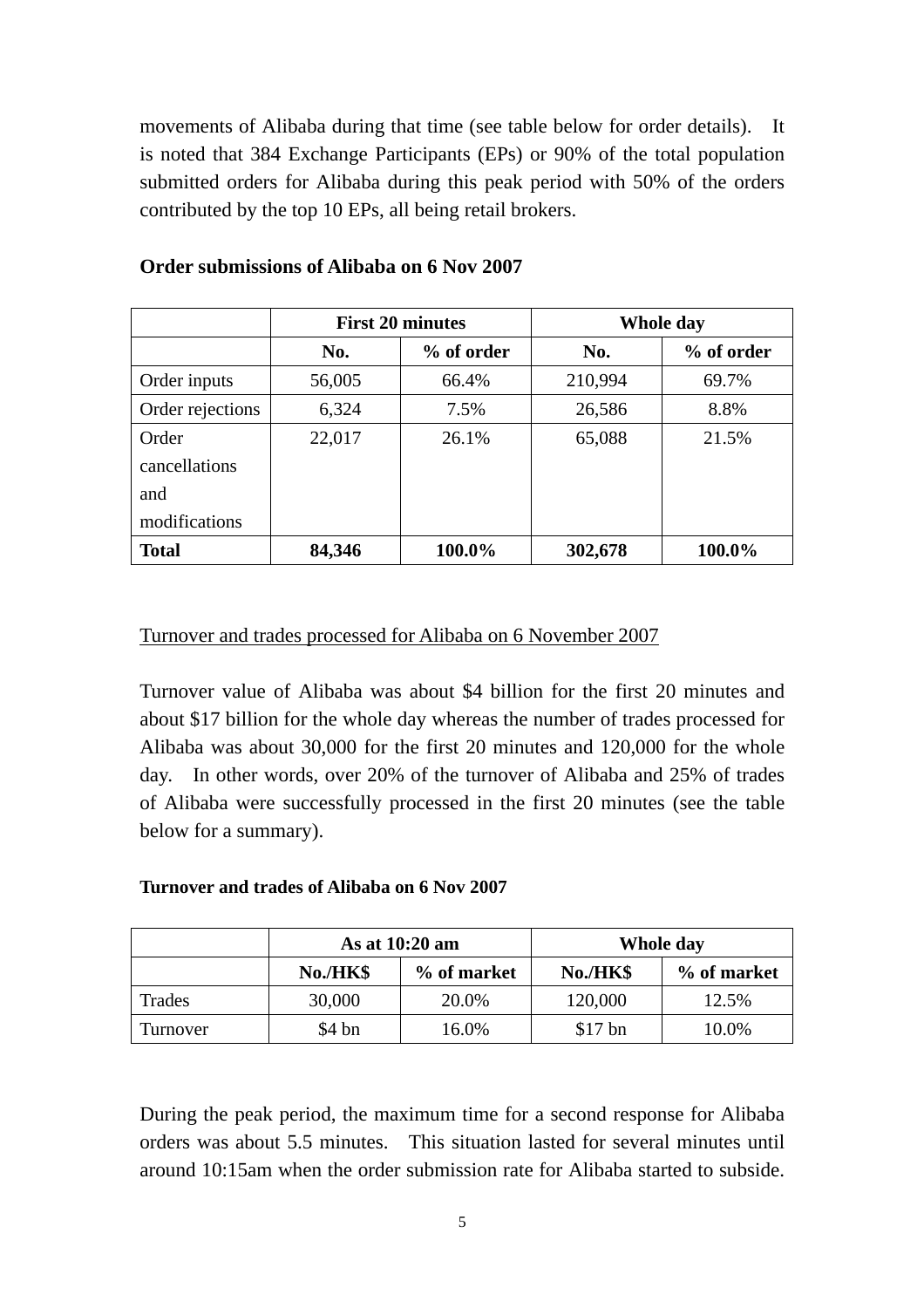The number of outstanding Alibaba orders in the store and forward queue was then gradually reduced to normal level at around 10:20am. Overall, AMS/3 and the associated communication network operated continuously and Alibaba orders were processed and trades executed continuously throughout this peak period.

It should be noted that comments by some EPs that Alibaba orders had a 10-15 minute response time from AMS/3 are invalid. HKEx understands that some brokers' systems experienced extended order processing delays during initial trading in Alibaba.

# **Question (c)**

The SFC's (i) Code of Conduct for Persons Licensed by or Registered with the Securities and Futures Commission, (ii) the Management, Supervision and Internal Control Guidelines for Persons Registered with or Licensed by the Securities and Futures Commission as well as (iii) the Guidance Note on Internet Regulation set out specific requirements and guidance on the operational capabilities of licensed or registered persons. In general, licensed or registered persons should have and employ effectively the resources and procedures which are needed for the proper performance of their business activities and more specifically they should handle / transmit orders for execution promptly and their computer systems should have sufficient operational integrity and address issues of security, reliability, capacity and contingency. The SFC also expects intermediaries to have a periodic review programme to comprehensively plan, test and monitor their computer systems' security, reliability and capacity.

## **Question (d)**

HKEx continuously plans its systems capacity to cope with historical and projected future increasing market activities and keeps SFC informed of its capacity planning. In early 2007, the processing capacity for AMS/3 was increased from 1.2 million to 1.5 million trades per day at a time when the peak historic rate had risen to about 0.5 million trades per day.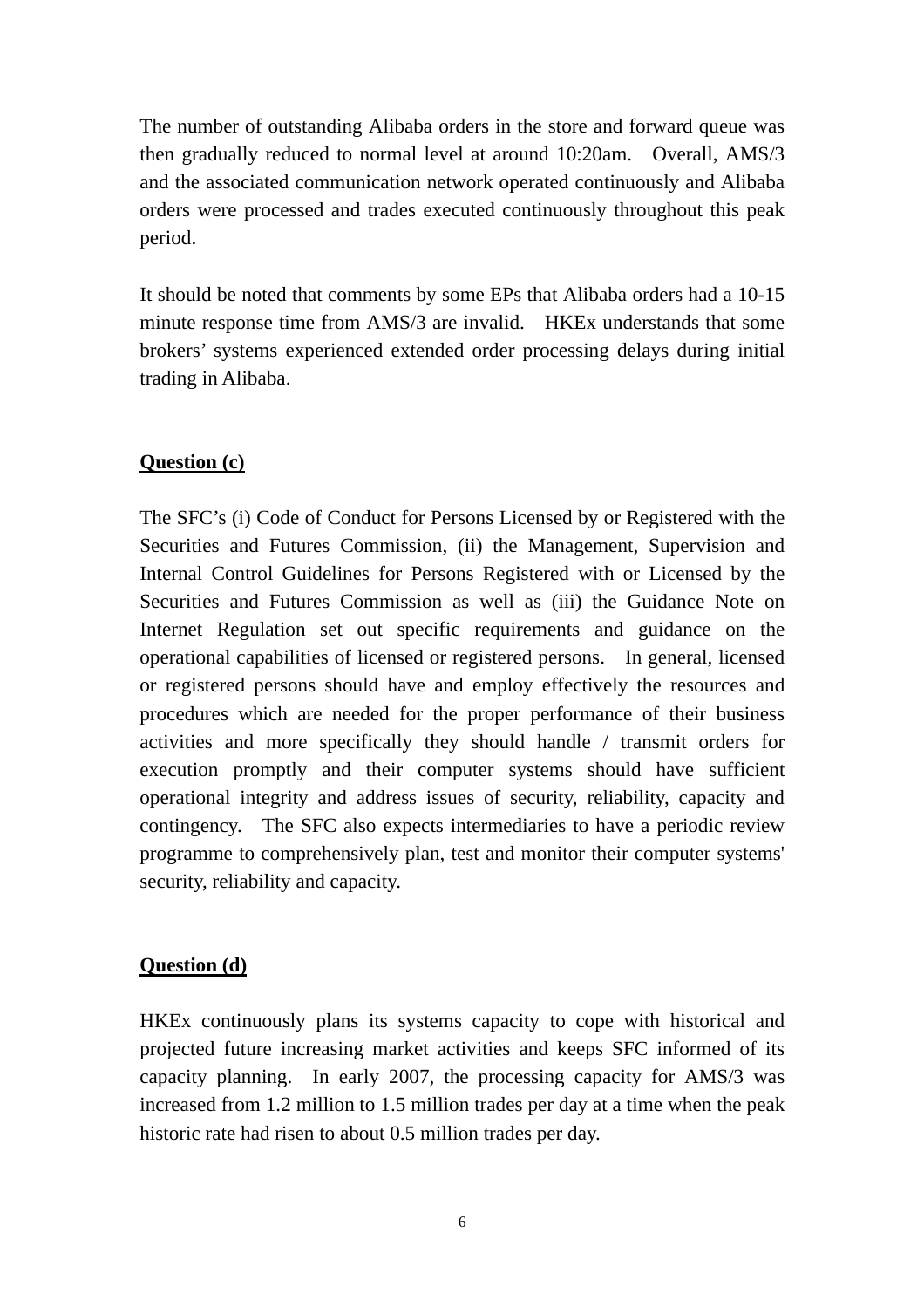HKEx is now in the process of replacing its existing host system CPUs in January 2008. The new CPUs have higher processing power to increase AMS/3 trading capacity from 1.5 to 5 million trades per day at a time when our peak historic rate has risen to about 1.2 million trades per day. Capacity can be increased further to 7.5 million trades per day in 2008 if necessary. The new CPUs also allow a five-fold increase in throughput for hot stocks. HKEx has promulgated the AMS/3 upgrade plan to the brokerage community. Mandatory market rehearsals will be arranged in early January 2008 and brokers will be required to verify their abilities to handle higher volume of order flow so that the market as a whole can further strengthen its readiness to support further growth in trading activities.

The following table summarizes some of the key initiatives regarding capacity upgrade of HKEx core market systems in the upcoming months.

|                  |              | Processing capacity (in no. of trades) |             |  |
|------------------|--------------|----------------------------------------|-------------|--|
| <b>System</b>    | <b>Month</b> | From                                   | <b>To</b>   |  |
| AMS/3            | Jan 2007     | 1.2 million                            | 1.5million  |  |
|                  | Jan 2008     | 1.5 million                            | 5million    |  |
|                  | 4Q 2008      | 5 million                              | 7.5 million |  |
| CCASS/3          | Dec 2007     | 1.5 million                            | 2.5 million |  |
|                  | Mar 2008     | 2.5 million                            | 5 million   |  |
|                  | $4Q\ 2008^1$ | 5 million                              | 7.5 million |  |
| Market Data Feed | Jan 2008     | 1.5 million                            | 5 million   |  |
|                  | 4Q 2008      | 5 million                              | 7.5 million |  |

#### **HKEx capacity upgrade plan for its core market systems**

<sup>1</sup>CCASS/3 further capacity upgrade to 7.5 million trades will be initiated when trading volume approaches 5 million trades

#### **Question (e)**

HKEx has not received any comments from market practitioners on negative impact on investor confidence and on Hong Kong's status as an international financial centre due to the trading activities of Alibaba on 6 November 2007. The SFC also did not receive any complaint from investors. In fact, HKEx market systems and the entire Hong Kong securities markets have together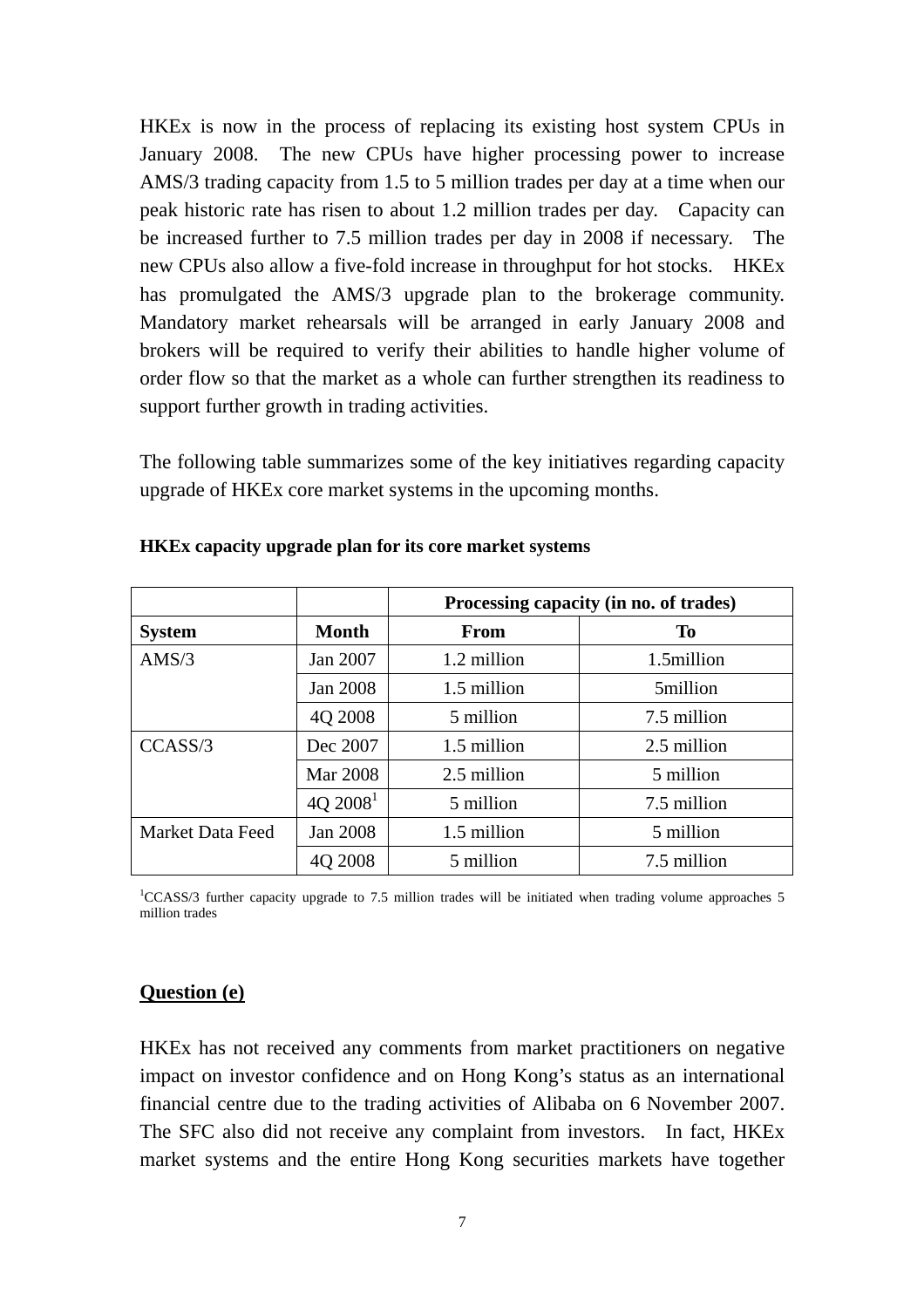demonstrated their ability to cope with the recent surge in market activities and to handle some of the largest IPO's in the world ever (eg ICBC in 2006). The table below provides some high level statistics on market activities in 2007.

|                     | <b>Total orders</b><br>processed<br>per day | <b>Total trades</b><br>processed<br>per day | <b>Total daily turnover</b> |
|---------------------|---------------------------------------------|---------------------------------------------|-----------------------------|
| Peak                | 1,719,958                                   | 504,155                                     | \$79.0 billion              |
| - before 2007       | $(19 \text{ Dec } 06)$                      | $(28 \text{ Dec } 06)$                      | $(28 \text{ Aug } 97)$      |
| Peak                | 3,878,996                                   | 1,201,263                                   | \$210.5 billion             |
| - during $2007$     | (3 Oct 07)                                  | (3 Oct 07)                                  | (3 Oct 07)                  |
| <b>Listing date</b> | 1,284,047                                   | 439,833                                     | \$76.2 billion              |
| of ICBC             | $(27 \text{ Oct } 06)$                      | $(27 \text{ Oct } 06)$                      | $(27 \text{ Oct } 06)$      |
| <b>Listing date</b> | 3,716,113                                   | 963,718                                     | \$170.4 billion             |
| of Alibaba          | (6 Nov 07)                                  | $(6$ Nov 07)                                | (6 Nov 07)                  |

# **Key market statistics before / in 2007**

**Securities and Futures Commission Hong Kong Exchanges and Clearing Limited November 2007**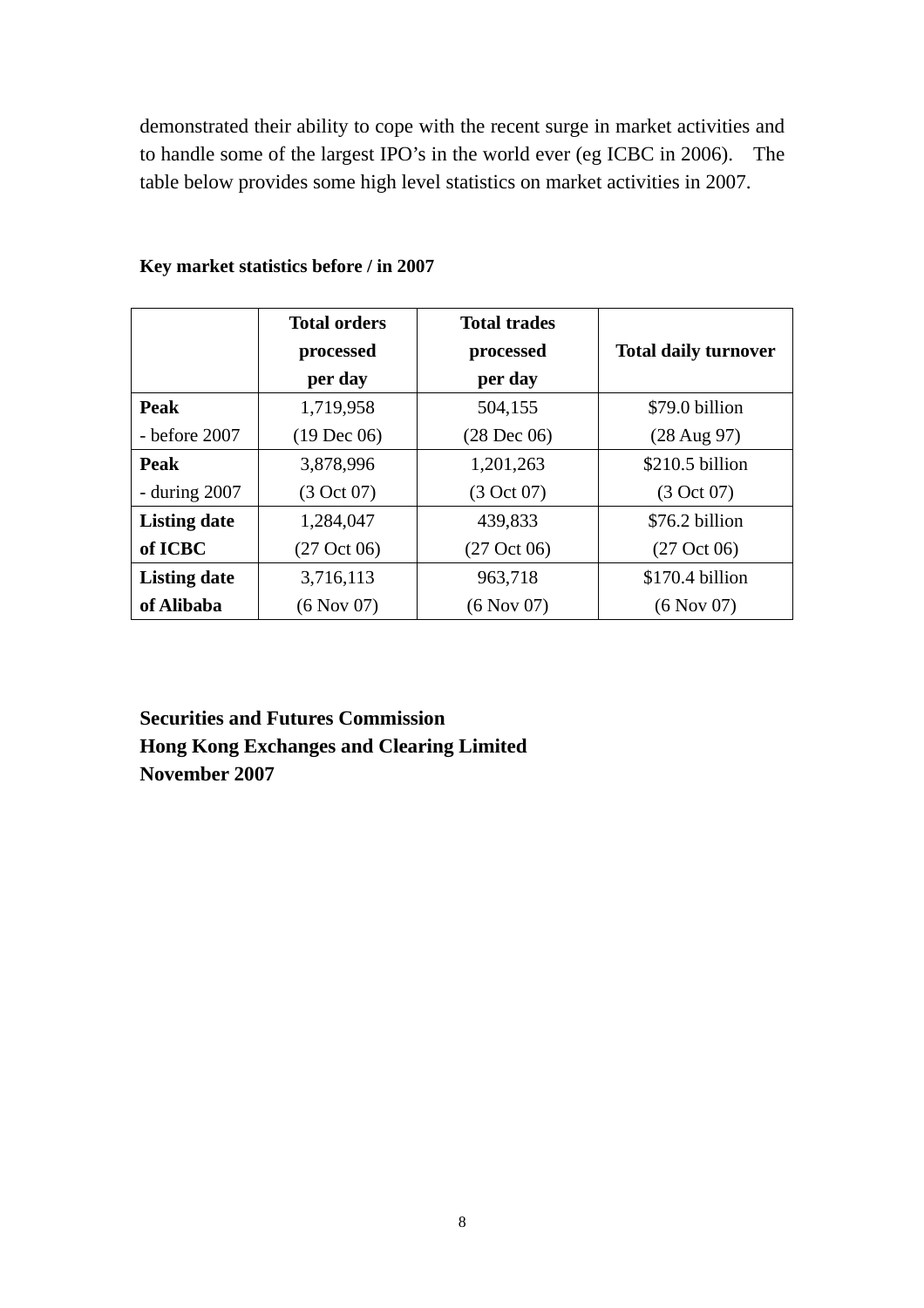# **Annex B**

# **HKMA's Response to Questions on Network Congestion in Securities Trading raised by the Legislative Council Panel on Financial Affairs**

## **Question (a)**

Since August 2007 when there was an upsurge in online securities trading, the HKMA has received 6 reported cases and 20 customer complaints regarding service disruptions of on-line securities trading systems. Five authorized institutions (AIs) were involved in the reported cases.

Information available to the HKMA shows a healthy growth in the take-up rate and utilisation of on-line securities trading channel. A survey conducted in mid-2007 indicates that the number of retail Internet banking accounts has increased by around 724,000 (20%) and the transaction volume has risen by 61% when compared with mid-2006. The HKMA therefore attaches great importance to the stability and reliability of on-line securities trading services provided by AIs and will continue to work with the banking industry to ensure that it is prepared for the anticipated growth in transaction volumes.

## **Question (b)**

The service disruptions reported were largely caused by a sudden surge in on-line securities trading during the relevant time that exceeded the capacity planning parameters of AIs, or, to a lesser extent, faulty software or hardware components of the systems. The AIs concerned have taken immediate actions by upgrading the capacity of the systems and fixing the faulty system components. The AIs have also stepped up their monitoring of system utilisation and will continue to review the need to upgrade their capacities.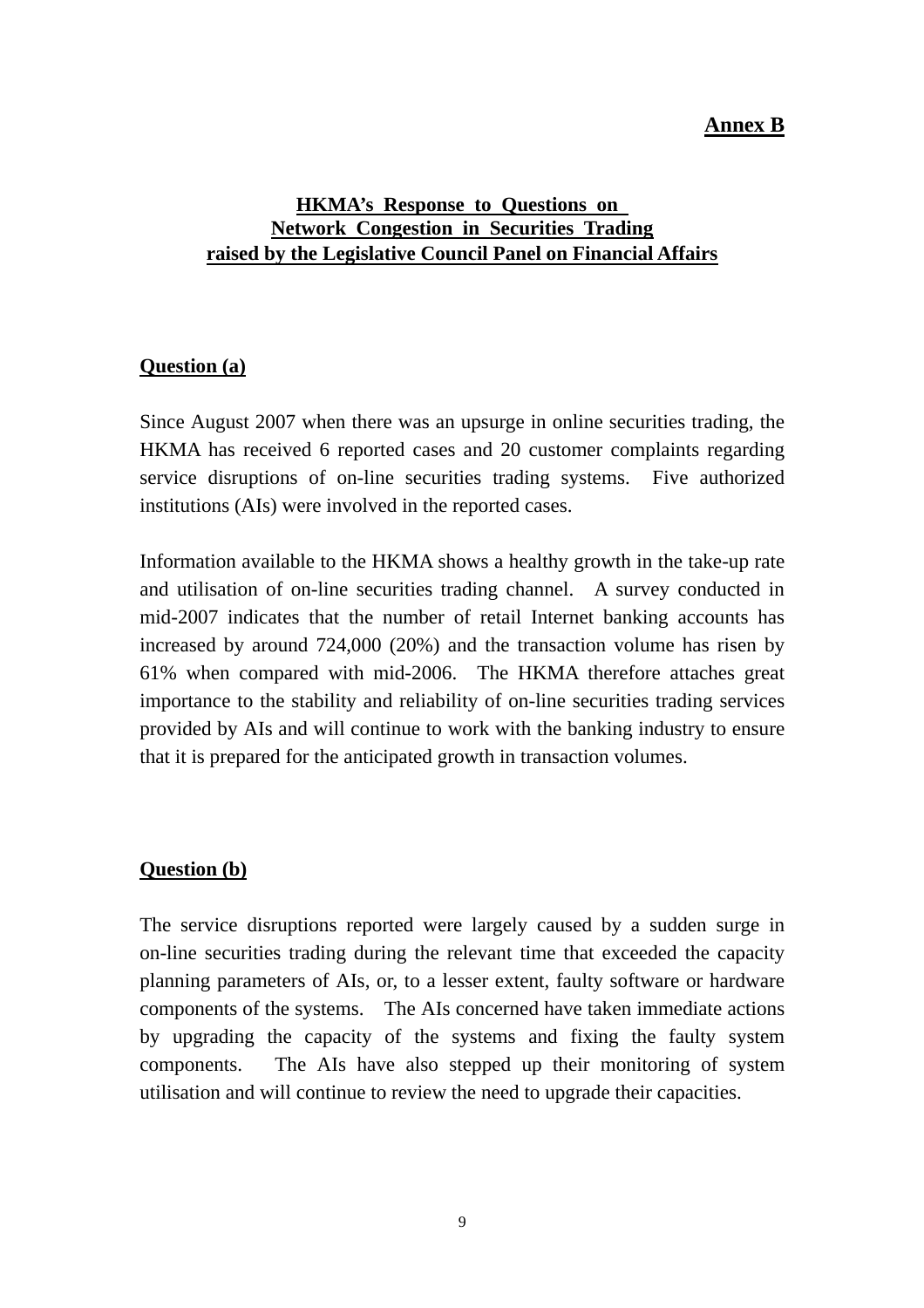## **Question (c)**

The HKMA has implemented a comprehensive technology risk supervisory framework since 2001 with ongoing focus on technology risk management and business continuity planning of AIs through issuance of guidelines, and conducting regular on-site examinations, supervisory control self-assessments and off-site reviews. With the upsurge of equities transactions in 2007, the HKMA has further strengthened the related supervisory measures. In particular, the HKMA has been monitoring the system utilisation of on-line securities trading systems of major AIs. Where AIs have encountered system-capacity issues, the HKMA will inform the AIs concerned to strengthen the capacity of their systems.

The HKMA also issued a circular on 16 October to remind the AIs offering retail Internet banking services to their customers to ensure their on-line securities trading systems can cope with the anticipated business growth. In particular, the AIs are required to step up their monitoring of the performance and capacity utilisation of the systems, and thoroughly review the systems to identify any potential weaknesses that may affect the performance and stability of the services, and to rectify the systems promptly when necessary. The AIs are also required to establish an effective and practical business continuity plan to enable timely recovery of on-line securities trading services in case system disruptions occur. Effective alternative service delivery channels (such as phone banking and manned customer service hotlines) should be provided to ensure an appropriate level of continuous service to customers.

#### **Question (d)**

In anticipation of the continued increase in the number of customers and the volume of transactions in the equity market, the HKMA will shortly commence a round of thematic examinations on system capacity and contingency planning for on-line securities trading services of selected AIs. It is to ensure that AIs have implemented effective and appropriate measures to address the issues. The HKMA will also continue its ongoing supervisory efforts such as performing off-site reviews.